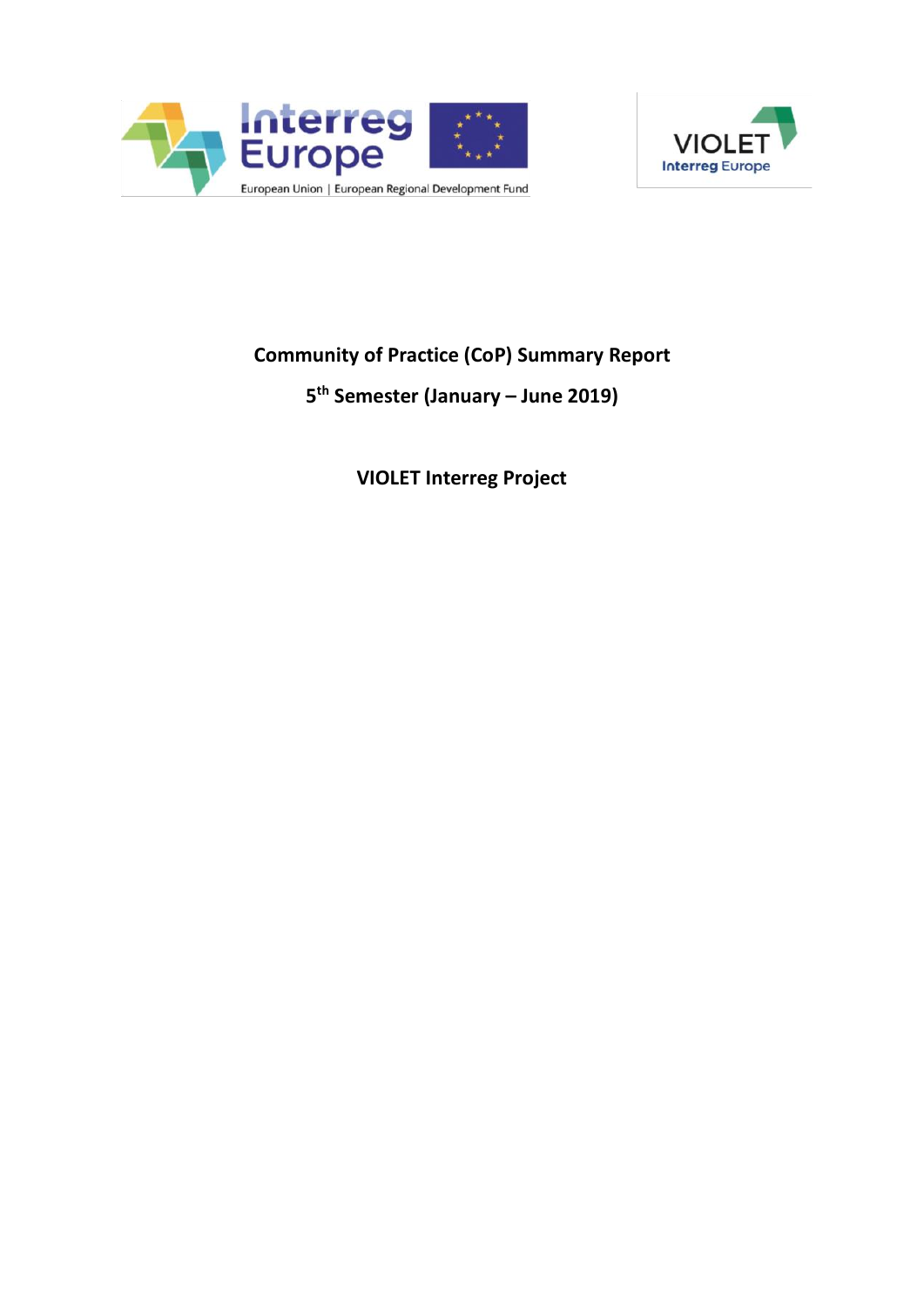



## **Brief Introduction**

The Community of Practice (CoP) meetings occurred in the 5<sup>th</sup> semester of the VIOLET Interreg Project and dealt extensively with the work related to the development of the Action Plan. Each partner has taken advantage of different tools in order to receive adequate feedback for its development.

Examples, from Cyprus Energy Agency (CEA) with roundtable discussions and bilateral/individual meetings with relevant participants - presentations on specific topics as in the case of Local Energy and Climate Agency (ALEC) - bilateral CoP meetings with similar Interreg projects and reliance on external expertise, from Junta de Andalusia (AVRA) and the South-East Regional Development Agency (Romania).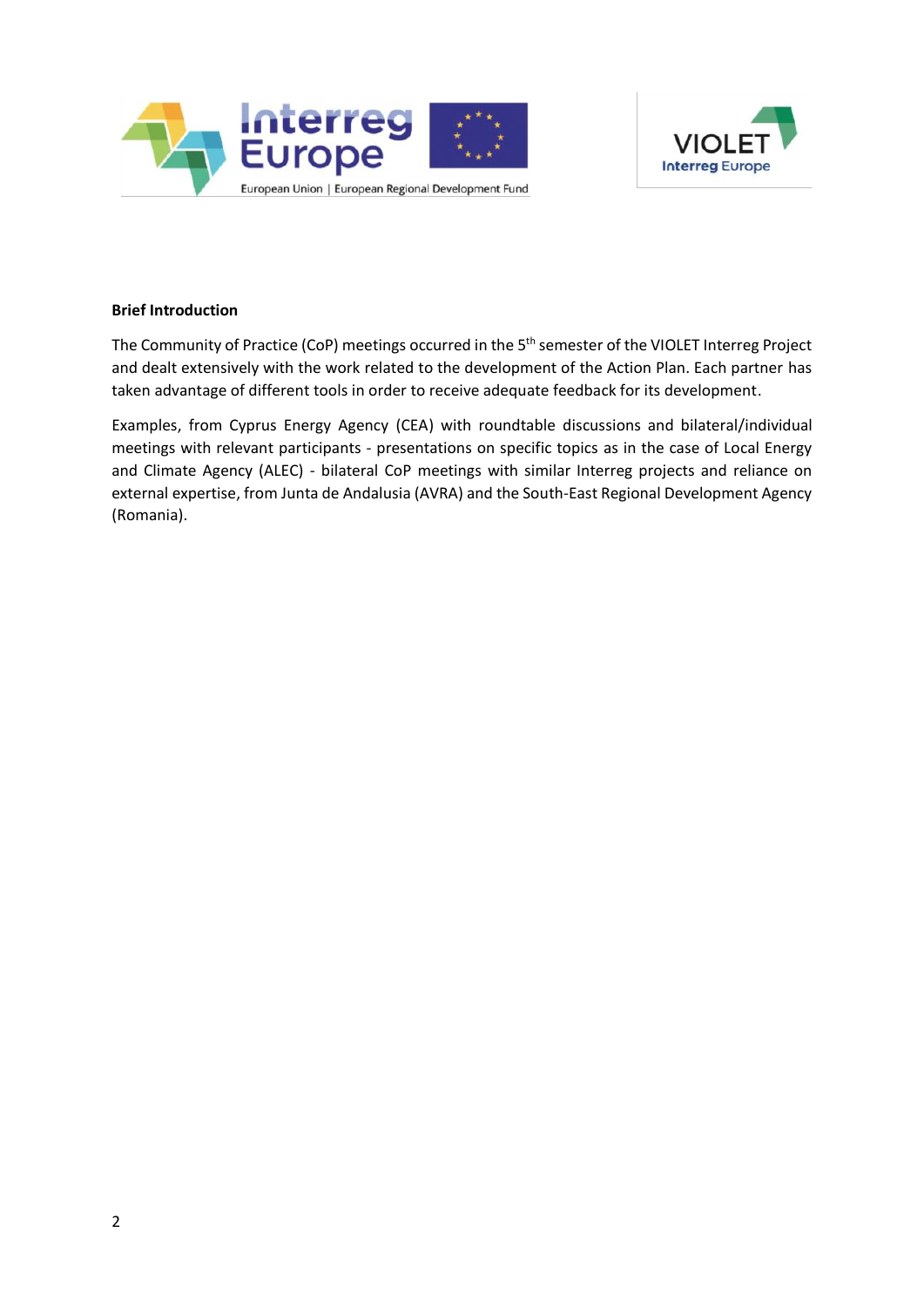



## **South-East Regional Development Agency (Romania)**

The CoP meeting correspondent to the  $5<sup>th</sup>$  semester took place on the 29<sup>th</sup> March 2019 at SE RDA premises, in Braila. This meeting was held as a joint (bilateral) stakeholders meeting with representatives of Interreg Projects VIOLET and REBUS - *Renovation for Energy Efficient Buildings* (project also implemented by SE RDA), who exchanged the experience from REBUS (the project is already at advanced stage) for the development of the VIOLET Action Plan.

During the CoP meeting, the following regional needs were identified and discussed:

- lack of instruments linking energy efficiency and cultural heritage
- poor management of heritage buildings
- poor financing capacity and resource of local authorities
- lack of monitoring activities to evaluate the impact of energy efficiency measures applied in heritage buildings

Within the Regional Operational Programme (ROP) 2014-2020, SE RDA is responsible for proposing energy efficiency interventions in heritage buildings. The following good practices, stemming from the VIOLET experience, were emphasised:

- 1. collaboration between different authorities/departments as in the case of Andalusia (Spain)
- 2. the model "Sustainable Monument", promoted by the Municipality of Middelburg (Netherlands)

During the 5<sup>th</sup> semester further activities were carried out, and the VIOLET Project objectives and results were disseminated at local level; this included publishing a press article in a local newspaper. A new collaboration agreement was concluded with the County Directorate on Culture from Braila, involved in preserving, rehabilitating and valorizing cultural heritage. A new stakeholder was identified, that is the Municipality of Buzau, also active in the implementation of energy efficiency measures in the context of the Regional Operational Programme (ROP) 2014-2020. Relevant stakeholders have been invited to participate in the exchange events organised by the Municipality of Middelburg in May 2019.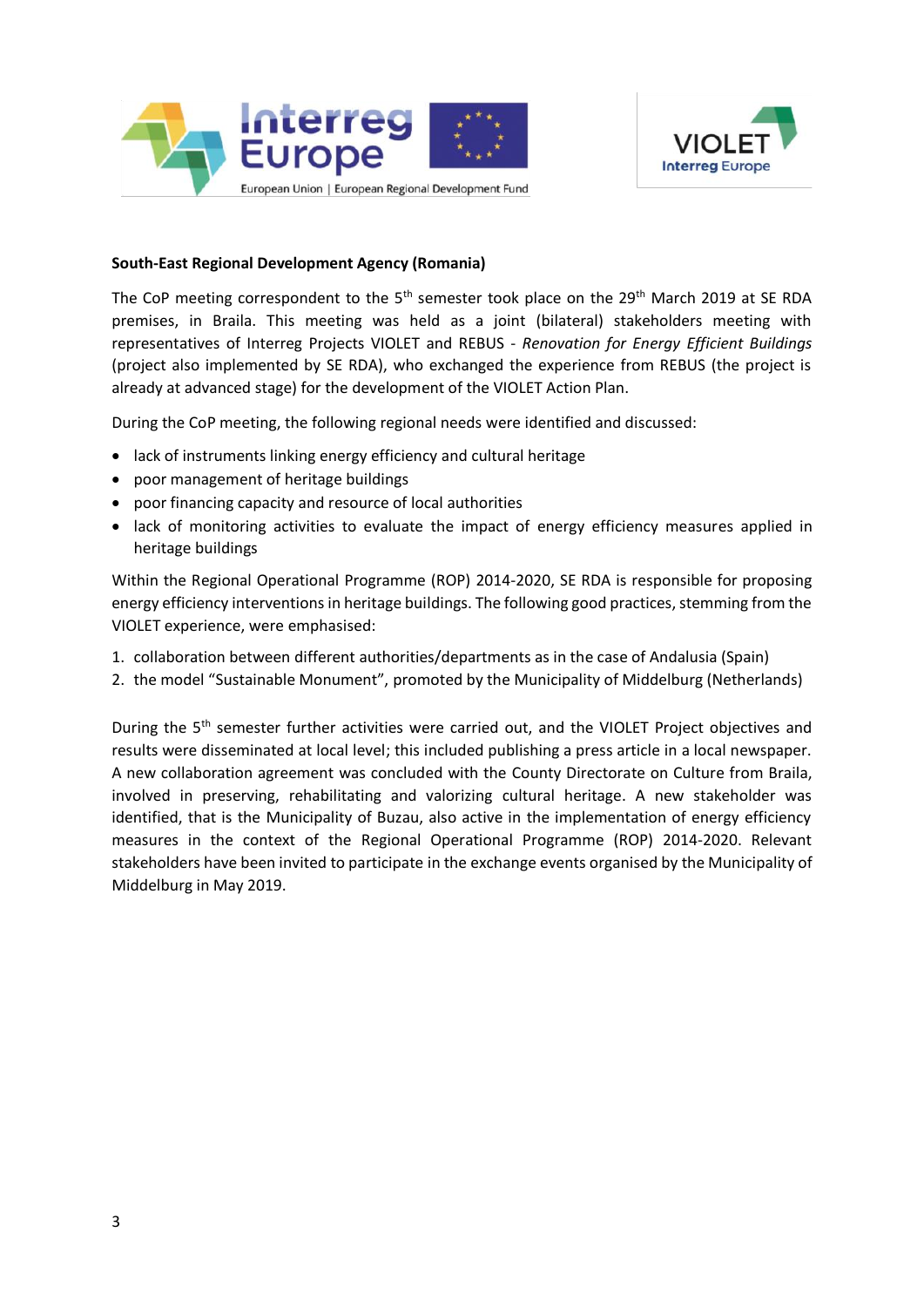



## **Cyprus Energy Agency (Cyprus)**

The  $4<sup>th</sup>$  aggregate CoP meeting was organised on the 28<sup>th</sup> of June at Cyprus Energy Agency's (CEA) premises. Relevant participants from both the field of energy and culture heritage attended the event. The idea was to share the preliminary results of the VIOLET Project, with a special emphasis on the experience in Cyprus, and to present the drafted Action Plan with its future steps.

A major topic was the calling for tenders for the issuance of Energy Performance Certificates (EPCs) for 15 heritage buildings. This initiative was promoted by CEA, which is convinced that the EPCs will contribute significantly to the actions to be included in the Action Plan. In addition, the call for EPCs will help to create a database upon which others can build on for the adoption of energy efficiency measures in heritage buildings.

To conclude this first part of the meeting, suggestions based on regional needs were presented. Examples are the preparation of interdisciplinary seminars and of a technical guidebook for energy upgrading in heritage buildings, the introduction of a 'Monument Passport' for the residents of such buildings and the promotion of research on the properties of traditional building materials.

In the second part of the meeting, three Action Plan proposals were presented with the relative policy measures and costs. However, the timeframe was at that moment to tight to implement any of the proposed options as the Programming Period was closed, and the budget was already been absorbed. The Managing Authority confirmed that these proposals could instead be included during the design of the next Programming Period.

The last phase of the meeting consisted in a roundtable discussion, with major outputs that included the following:

- EPCs are of upmost importance in the next steps
- the Action Plan and the Policy Measures need to be targeted
- there is a positive response in addressing energy efficiency in heritage buildings (but it is not easy to take initiatives because of complex procedures, wide redistribution of competences and lack of dual expertise)
- the interventions are not always economically viable

During the 5<sup>th</sup> semester, various activities were carried out. Bilateral/individual meetings between CEA's and CoP's members took place in order to introduce targeted proposals to each competent department and to receive their feedback. An important part of the last semester was also the participation to the public consultation on the bill entitled "The Regulation on the Energy Performance of Buildings (Amendment) Law of 2019", in the perspective of the recasting of the EU Energy Performance of Buildings Directive (EPBD). Based on the activities of the VIOLET Project, it was proposed that heritage buildings, while exempted from minimum energy standards, should not be exempted from the issuance of Energy Performance Certificates (EPCs). Also, when no energy upgrading is adopted during restoration works, one should justify why this was not feasible.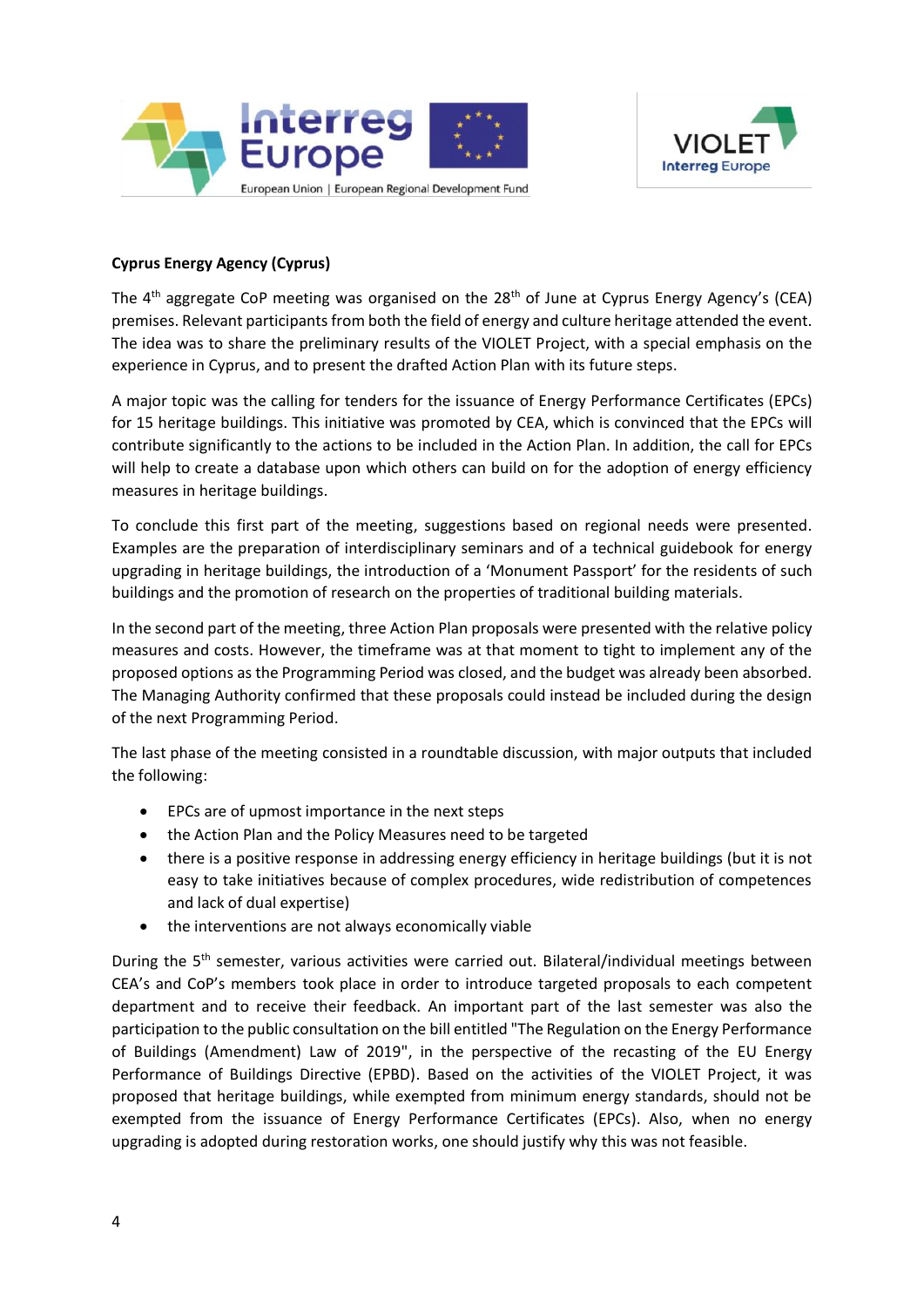



## **Junta de Andalusia (AVRA) (Spain)**

The CoP meeting correspondent to the 5<sup>th</sup> semester has been held on the 9<sup>th</sup> July 2019. A bilateral CoP meeting took place on the 24<sup>th</sup> May 2019 between the Andalusian Energy Agency (AEA) and AVRA, with the objective of presenting two Action Plans (for the BUILD2LC Interreg Project, in which AEA is a partner, and for the VIOLET Project) and of exchanging opinions. In order to develop its Action Plan, AVRA is also collaborating with a research team from the University of Seville, as external experts. In order to set the guidelines of the Action Plan, a Committee of Experts on Rehabilitation, Heritage and Energy Efficiency must be established, whose composition has not yet been decided.

The second part of the meeting focused on the critical assessment of the Action Plan to be developed by AVRA. Based on the BUILD2LC Interreg Project's experience, AEA recommended AVRA to limit the number of actions so that they can be realistically implemented and to always separate two actions if the stakeholders, source of funds or timelines are different. AEA also indicated to pay a particular attention to the following aspects:

- clearly justify that actions should be capable of influencing policy.
- argue the need to implement the new methodology included in ACTION 1, based on the experience of one of the partners, the experience of Middelburg, which has generated an analysis tool (SUMO, "Sustainable Monument") which was presented in Seville at the October 2018 .
- carry out as many bilateral meetings between partners as necessary (these meetings can be virtual), in order to clarify doubts and outline proposals.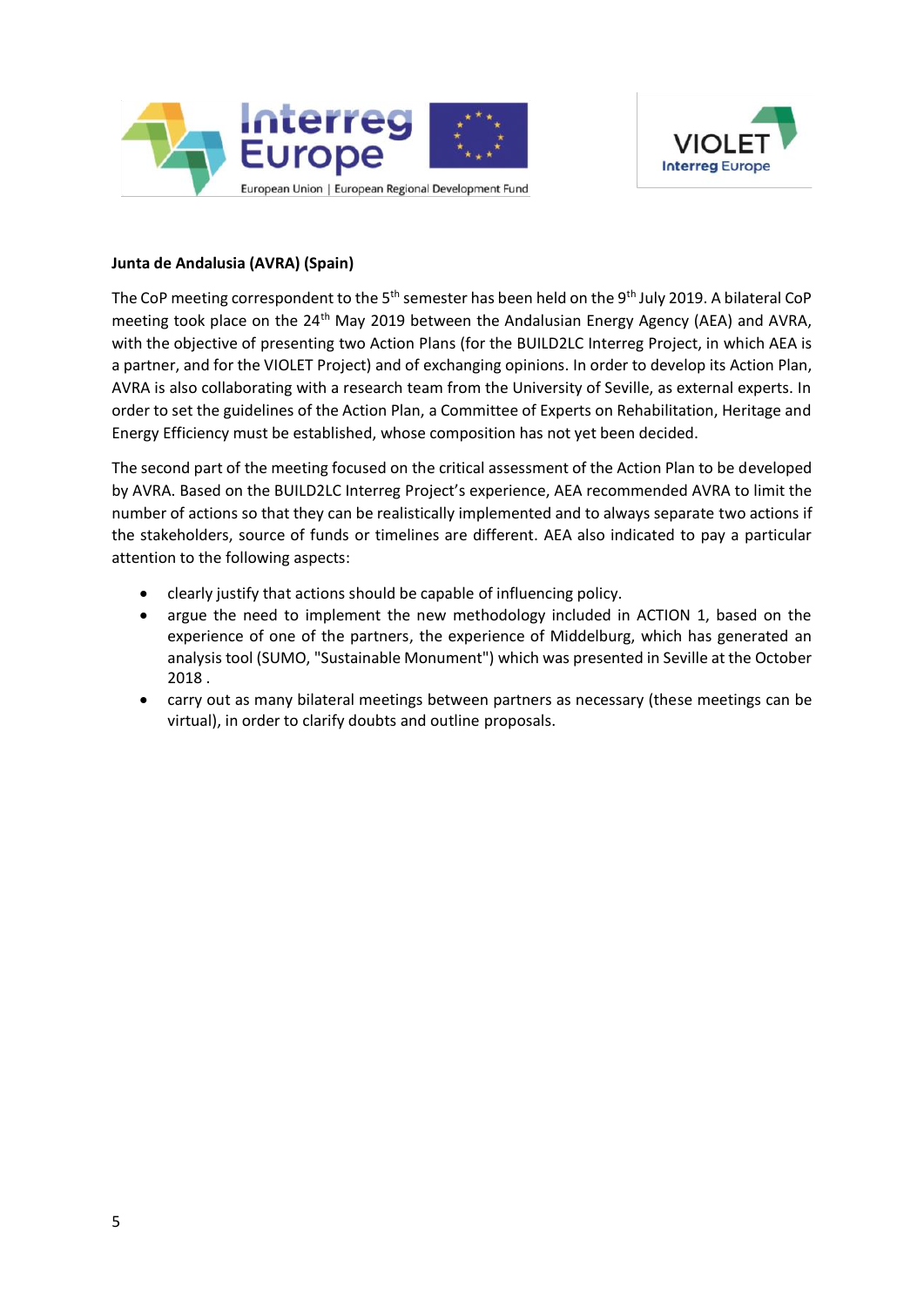



## **Municipality of Middelburg (Netherlands)**

During the 5<sup>th</sup> semester, four CoP meetings took place, from January through to May 2019. The CoP meetings gathered together participants from the area of heritage preservation and of energy efficiency to develop adequate solutions. The major activities carried out in the 5<sup>th</sup> semester were:

- i) improving communication with buildings owners
- ii) exchanging knowledge between professionals
- iii) improving the policy scenario

Improving communication with owners was considered essential to increase awareness through knowledge sharing activities, such as training courses and handbooks. Communication was perceived important also for increasing the sense of urgency for interventions. In this regard, heat scans of facades had already been made to create a sense of urgency among owners. This has created a need for heat scans of roofs. A plan is therefore being devised to make heat scans with a drone.

Innovative techniques and good/bad practices were discussed. First, a local glass company developed a solution to reuse historic glass in new double layered insulation glass. The Municipality of Middelburg pointed out its desire to reuse the little amount of authentic historical glass still available. For this purpose, consultation with the monuments committee was carried out. Second, the "warm building" method was also introduced, which is characterized by no thermal bridges, therefore very suitable for monuments. However, due to technical issues, this solution could not be applied in Middelburg. Third, the particular application of insulating foil for single glass was presented as a good practice, which revealed to be relatively inexpensive and not damaging for monuments. Examples of bad practices were instead identified as installing insulating glass in the wrong way (which could rot away the window) or as making a monument airtight (with adverse impacts for the monuments and for the health of the residents).

The improvement of the policy framework was a central topic of the CoP meetings. The goal is to simplify the process for carrying out efficiency interventions in monuments. One proposal is to abolish the fees for permits for these sustainability measures. This will be implemented within the initiative Sustainable Monument (SuMo), which helps owners with the complete process of energy renovation. A test with about five owners is being developed. Also, the Municipality of Middelburg wants to offer the sustainable monument passport as cheaply as possible. An idea would be to implement a digital passport. During the 5<sup>th</sup> semester, thanks to the VIOLET Project, a solar panel park has been installed on a business park. Owners of listed buildings can "buy" solar panels there if their own roof surface is not suitable for solar panels.

Further activities were carried out during the 5<sup>th</sup> semester. First, the HZ University of Applied Sciences conducted a blower-through test at monuments. A follow-up study will be carried out to see what measures have an effect on the results of the blower door test. Second, VIOLET Project's partners visited Middelburg in May 2019. A few CoP members were present and owners showed their own monument building to the partners. Third, the project team has been asked from churches whether it would be possible to make churches more sustainable. Despite the difficulties in applying energy efficiency measures in this context, this could perhaps be picked up in a future project.